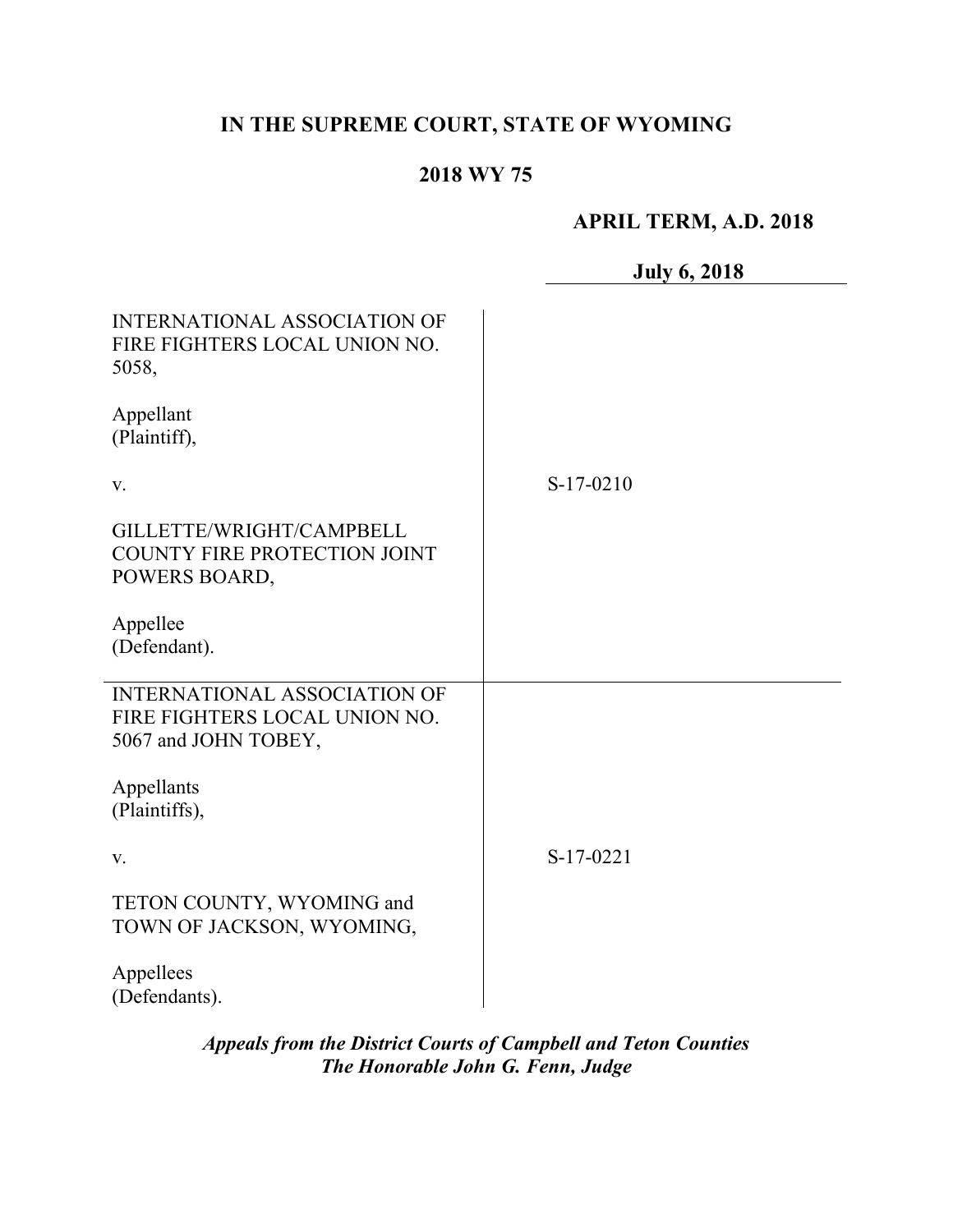### *Case No. S-17-0210*

#### *Representing Appellant:*

David F. Evans and O'Kelley H. Pearson of Hickey & Evans, LLP, Cheyenne, Wyoming; Sara L. Faulman and Sarah M. Block of Woodley & McGillivary LLP, Washington, DC. Argument by Ms. Faulman.

#### *Representing Appellee:*

Joseph E. Hallock and James L. Edwards of Stevens, Edwards, Hallock & Carpenter, P.C., Gillette, Wyoming. Argument by Mr. Edwards.

#### *Case No. S-17-0221*

#### *Representing Appellants:*

David F. Evans and O'Kelley H. Pearson of Hickey & Evans, LLP, Cheyenne, Wyoming; Sara L. Faulman and Sarah M. Block of Woodley & McGillivary LLP, Washington, DC. Argument by Ms. Faulman.

#### *Representing Appellees:*

Keith M. Gingery, Teton County Attorney's Office, Jackson, Wyoming, for Appellee Teton County; Audrey P. Cohen-Davis, Town of Jackson, Jackson, Wyoming, for Appellee Town of Jackson. Argument by Mr. Gingery on behalf of Teton County.

#### *Before DAVIS, C.J., and BURKE\*, FOX, KAUTZ, and BOOMGAARDEN, JJ.*

### *\*Chief Justice at time of oral argument.*

**NOTICE: This opinion is subject to formal revision before publication in Pacific Reporter Third. Readers are requested to notify the Clerk of the Supreme Court, Supreme Court Building, Cheyenne, Wyoming 82002, of any typographical or other formal errors so that correction may be made before final publication in the permanent volume.**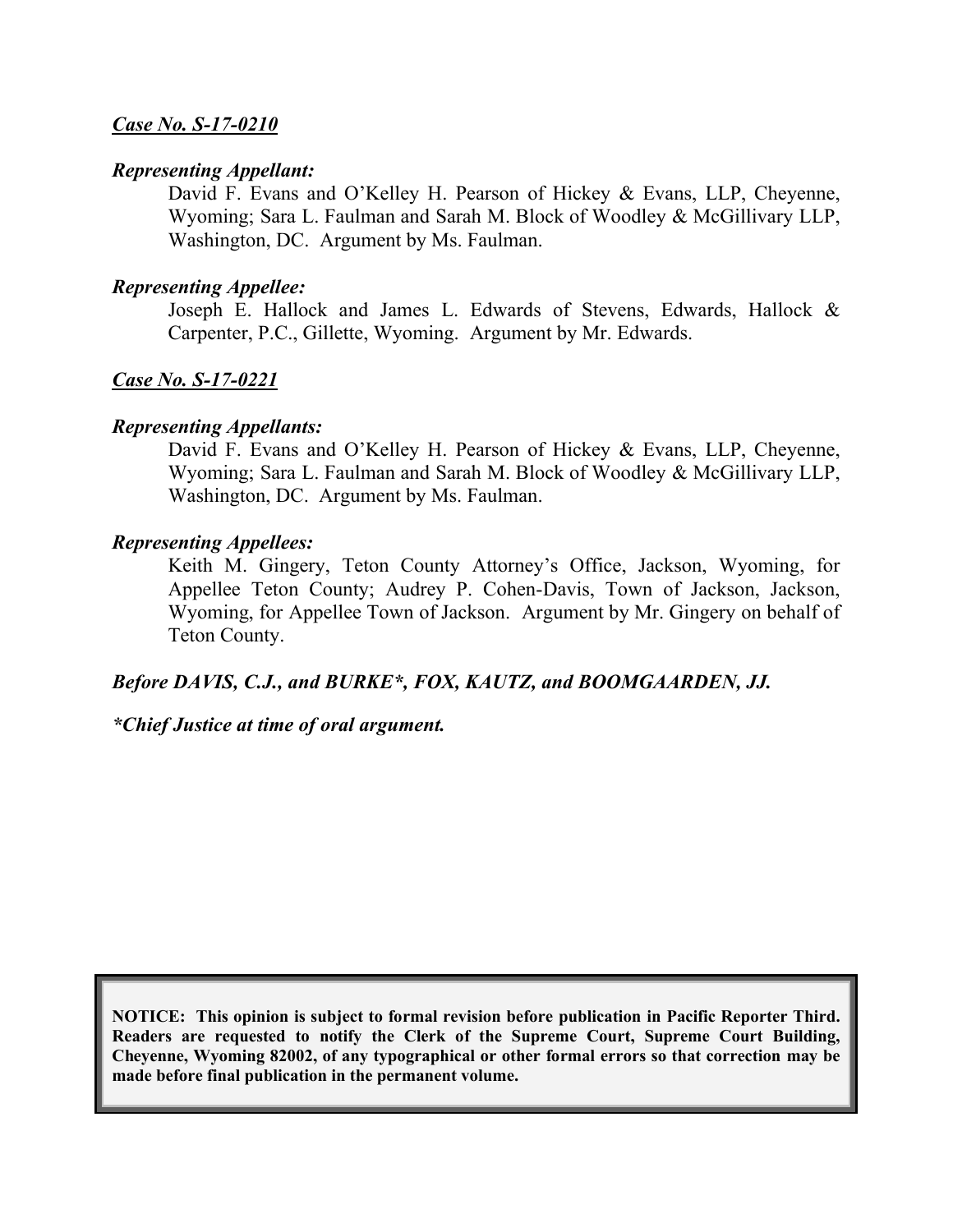### **FOX, Justice.**

[¶1] This is a consolidated appeal in which the International Association of Fire Fighters Local Union No. 5058 (IAFF Local 5058) and the International Association of Fire Fighters Local Union No. 5067 (IAFF Local 5067) appeal from separate district court decisions governing their attempts to collectively bargain with their respective corporate entities. The district courts in both cases held that the Wyoming Collective Bargaining for Fire Fighters Act's definition of "fire fighters" includes volunteers because they are "paid members of . . . regularly constituted fire department[s]." Consequently, the district courts concluded that IAFF Local 5058 and IAFF Local 5067, which were formed by and consist of only full-time, career fire fighters, were not properly constituted bargaining units under the Act. We affirm.

### *ISSUE*

[¶2] The issue is whether volunteer and part-time (pool) fire fighters in the Jackson Hole Fire/EMS Department and volunteer fire fighters in the Campbell County Fire Department are "fire fighters" as defined by Wyo. Stat. Ann. § 27-10-101(a), and thus are entitled to be represented in collective bargaining negotiations.

## *FACTS*

[¶3] These consolidated appeals concern Wyoming's Collective Bargaining for Fire Fighters Act, Wyo. Stat. Ann. §§ 27-10-101 through 27-10-109 (LexisNexis 2017) (the Act) and require the interpretation of "fire fighters" as that term is defined in Wyo. Stat. Ann.  $\S$  27-10-101(a)(i). We first outline the collective bargaining process, and then review the relevant facts in each consolidated case.

## **A. Collective Bargaining for Fire Fighters in Wyoming**

[¶4] Wyo. Stat. Ann. §§ 27-10-101 through 27-10-109 establish the process by which fire fighters may form unions to collectively bargain in Wyoming. The term "fire fighters" is defined, "unless the context requires a different interpretation," as "paid members of any regularly constituted fire department in any city, town or county within the state." Wyo. Stat. Ann.  $\S 27-10-101(a)(i)$ . Fire fighters "have the right to bargain collectively with their respective cities, towns or counties" and have the right "to be represented by a bargaining agent in . . . collective bargaining as to wages, rates of pay, working conditions and all other terms and conditions of employment." Wyo. Stat. Ann.  $§$  27-10-102.

[¶5] To exercise their right to collectively bargain, fire fighters must follow the process outlined in the statutes: The fire fighters elect an organization that acts as their exclusive bargaining agent. Wyo. Stat. Ann. § 27-10-103. The fire fighters' bargaining agent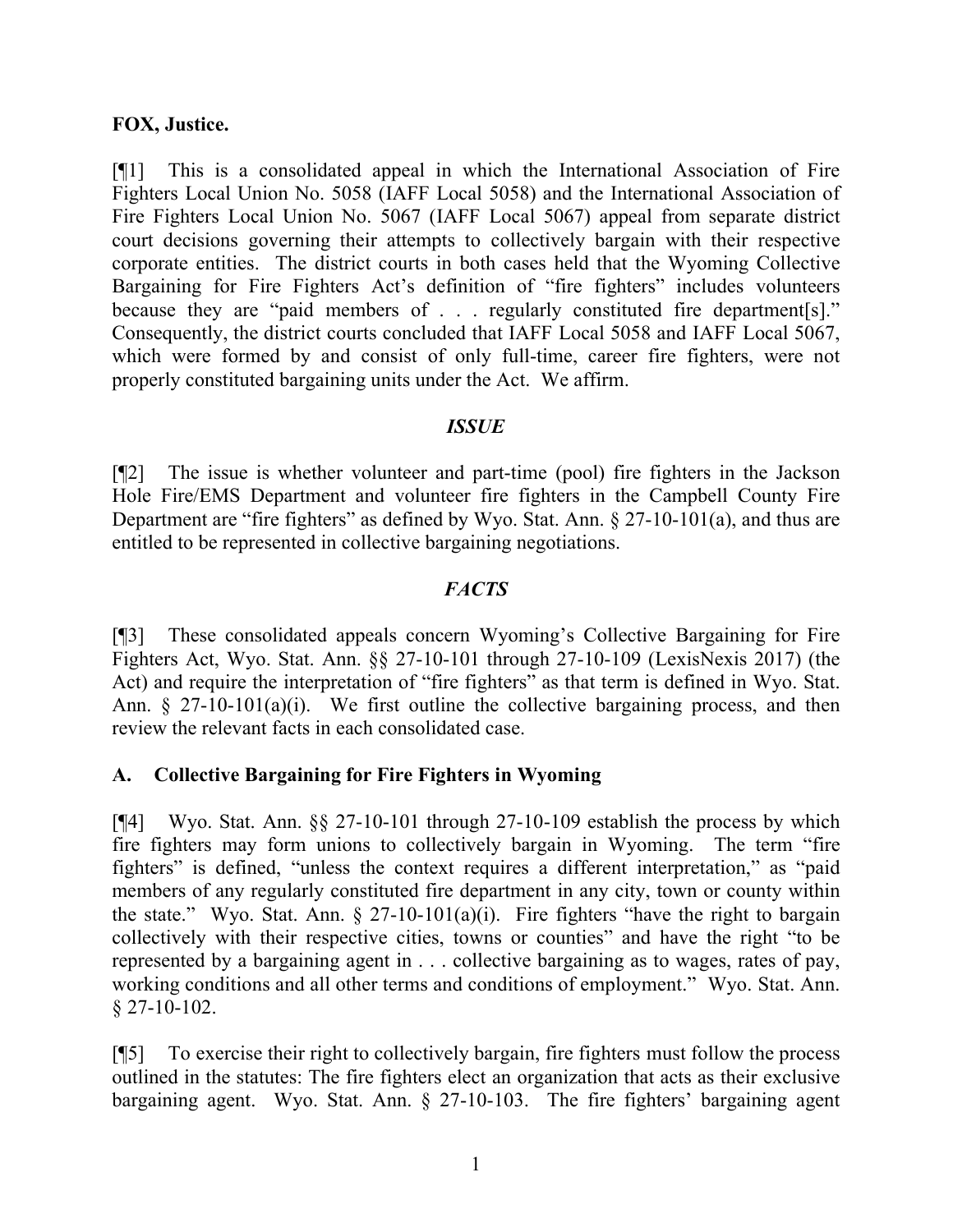requests a meeting with the corporate authority in writing. Wyo. Stat. Ann. §§ 27-10- 104, 109. The corporate authority then has ten days to meet with the bargaining agent. Wyo. Stat. Ann. § 27-10-104. The parties have 30 days to reach an agreement; after that time, all unresolved issues are submitted to mandatory arbitration. Wyo. Stat. Ann. § 27- 10-105.

## **B. Gillette, Wright, and Campbell County Fire Fighters**

[¶6] The City of Gillette, the Town of Wright, and Campbell County formed a Fire Protection Joint Powers Board (the Campbell County Joint Powers Board), which oversees the Campbell County Fire Department (CCFD). CCFD covers 5,000 square miles and responds to "approximately 2,000 calls for assistance each year." CCFD employs two categories of fire fighters: full-time, career fire fighters and volunteer fire fighters. Currently there are 23 career fire fighters and 200 volunteer fire fighters in the  $\text{CCFD}$ <sup>1</sup>

[¶7] Full-time, career fire fighters earn between \$35,006.40 and \$62,732.80 per year and are scheduled to work up to 240 hours every 28 days. In 2016, CCFD career fire fighters' total payroll was \$1,370,916.61. In addition to their salaries, full-time, career fire fighters receive health insurance, dental insurance, flexible benefits plan participation eligibility, basic term-life insurance, supplemental life insurance, long-term disability insurance, accidental death and dismemberment insurance, participation in the Wyoming Retirement System (Paid Firefighter Plan B), vision insurance, deferred compensation, and holiday and sick leave.

[¶8] Unlike full-time, career fire fighters, CCFD volunteer fire fighters do not have a set schedule and receive no consequences for refusing a shift. They are not eligible for sick or vacation leave. Like their full-time counterparts, however, volunteers are compensated for their efforts. They earn compensation for responding to incidents and attending trainings and meetings. In 2015, CCFD paid volunteers a total of \$213,051.41 for 23,383.56 hours of work, an average of \$9.11 per hour. Volunteer fire fighters also receive periodic physical exams (depending on age, every one, two, or three years), Wyoming workers' compensation coverage, supplemental wage coverage, use of CCFD

 <sup>1</sup> These numbers are taken from CCFD's Volunteer Firefighters application packet, supplied by the Campbell County Joint Powers Board in response to the IAFF Local Union No. 5058's Request for Production No. 2. However, the record contains discrepancies regarding these statistics: The IAFF Local Union No. 5058's Statement of Undisputed Material Facts states that there are 13 career fire fighters and 95 volunteer fire fighters. The Campbell County Joint Powers Board's Statement of Undisputed Material Facts and the Complaint for Declaratory Judgment state that the department consists of 25 career fire fighters and 150 volunteer fire fighters. The Campbell County Joint Powers Board request for Attorney General opinion states that there were 16 full-time fire fighters and 145 volunteers in 2015. These discrepancies are not material.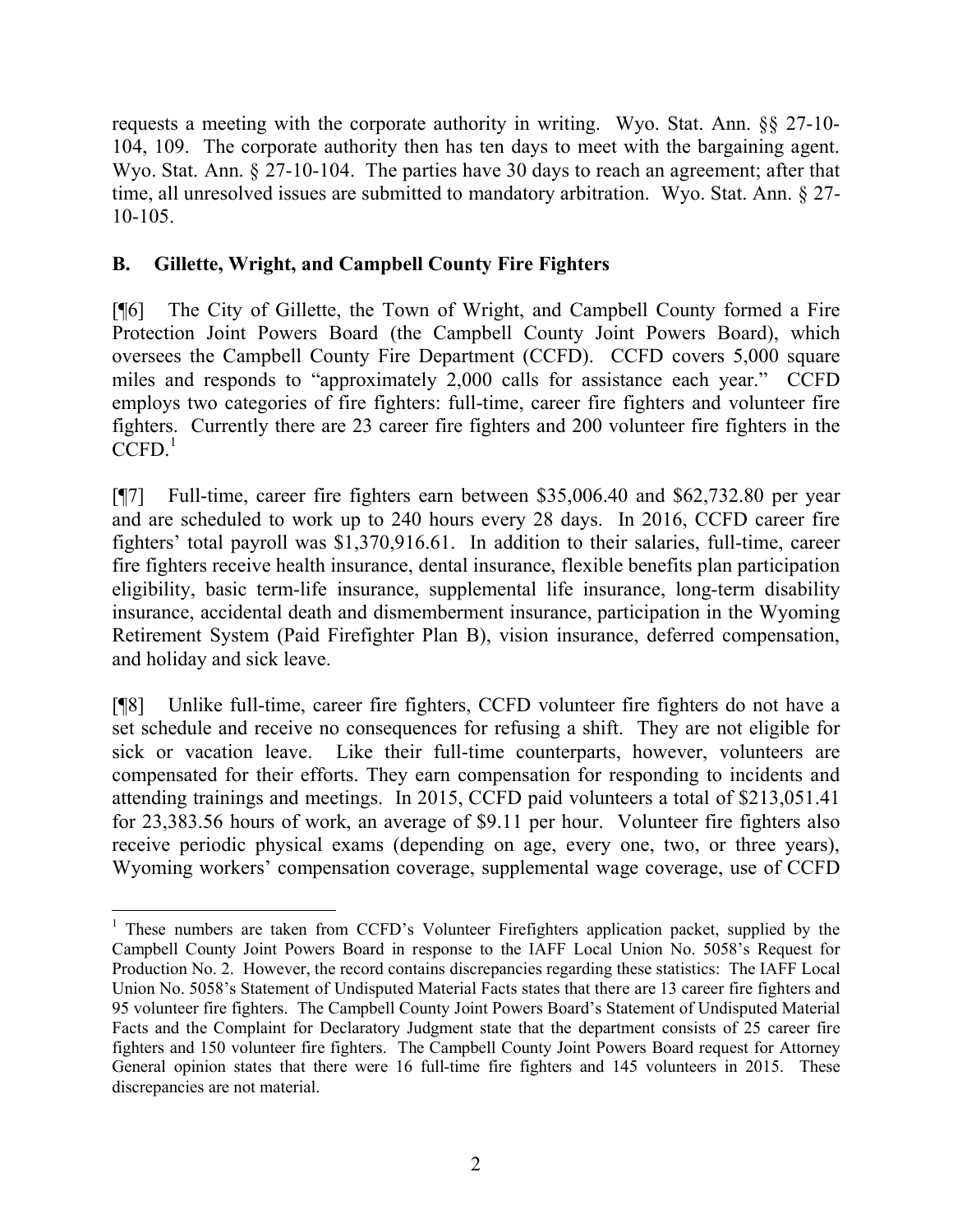maintenance shop and exercise facilities, CCFD contribution to and participation in the Volunteer Fire Fighter and EMT Pension Account, and unemployment insurance.

[¶9] In July 2015, a majority of the CCFD career fire fighters voted to select IAFF Local 5058 as their sole and exclusive bargaining agent pursuant to Wyo. Stat. Ann. § 27- 10-103. Full-time, career fire fighters with the rank of Captain or below were eligible to vote for the establishment of IAFF Local 5058. Volunteer fire fighters were not allowed or invited to vote in the election. The IAFF approved the constitution and by-laws of IAFF Local 5058 on September 10, 2015.

[¶10] On July 22, 2015, Bryan Borgialli, president of IAFF Local 5058, advised the Campbell County Joint Powers Board that "the firefighters of the Campbell County Fire Department have organized as a local union" and that the IAFF had authorized IAFF Local 5058 to act as their representative. After receiving this notice, the Campbell County Joint Powers Board asked the Campbell County Attorney to request an Attorney General's opinion regarding whether the Campbell County Joint Powers Board is a "corporate authority" able to participate in negotiations with IAFF Local 5058, and whether volunteer fire fighters are "paid members of any regularly constituted fire department," who should have been allowed to vote to select a bargaining agent, pursuant to the Wyoming statutes governing collective bargaining for fire fighters. By letter dated September 11, 2015, a copy of which was provided to IAFF Local 5058 President Borgialli, the Campbell County Attorney requested the opinion, and on November 16, 2015, the Wyoming Attorney General's office responded. The Attorney General concluded that the Campbell County Joint Powers Board is the appropriate corporate authority to negotiate with IAFF Local 5058 and that volunteer fire fighters are "paid members" of the CCFD.

[¶11] On February 18, 2016, pursuant to Wyo. Stat. Ann. § 27-10-104, IAFF Local 5058 submitted written notice to the Campbell County Joint Powers Board, requesting a meeting to collectively bargain. The Campbell County Joint Powers Board responded on February 25, 2016, and, relying upon the Attorney General's opinion, it concluded that it would "not recognize Local Union No. 5058 as the collective bargaining unit for the Campbell County Fire Department because the volunteer firefighters were not included in the election process." IAFF Local 5058 subsequently filed a Complaint for Declaratory Judgment, asking the court to find that IAFF Local 5058 is the bargaining agent for the CCFD fire fighters and that the Campbell County Joint Powers Board is obligated to meet and confer with IAFF Local 5058 for collective bargaining, pursuant to the Act. The parties filed cross-motions for summary judgment, and the district court held that the volunteers are "paid members," and therefore should have been allowed to participate in the election of the collective bargaining agent. Accordingly, the court ruled IAFF Local 5058 cannot be the collective bargaining agent for the department, granted summary judgment in favor of the Campbell County Joint Powers Board, and dismissed IAFF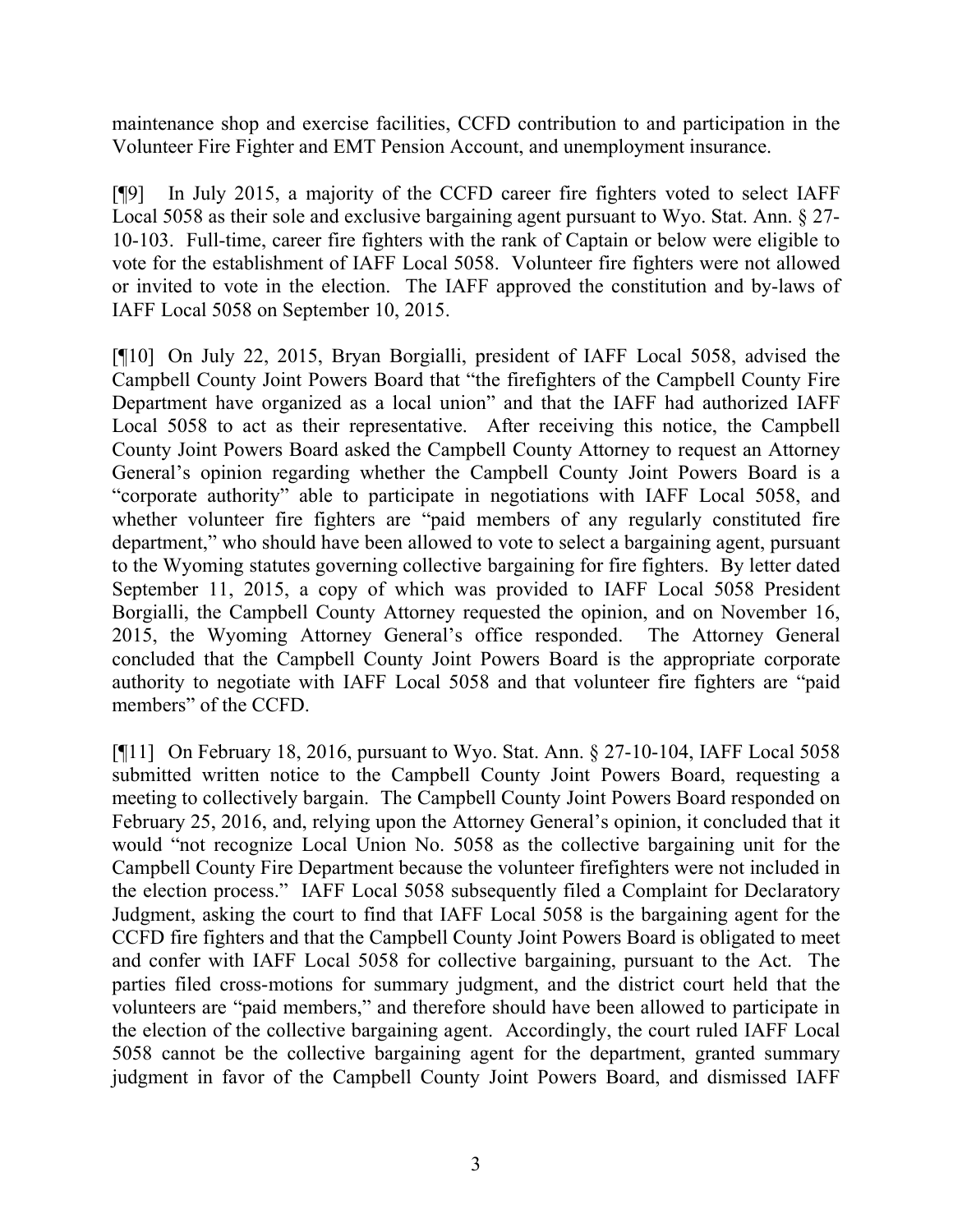Local 5058's petition for declaratory relief. This appeal followed and was consolidated with a similar appeal arising from Teton County.

## **C. Jackson and Teton County Fire Fighters**

[¶12] The Town of Jackson and Teton County entered into a joint power agreement, pursuant to Wyo. Stat. Ann. § 16-1-105, to form a joint fire and emergency medical services department known as the Jackson Hole Fire/EMS Department (JHFD). JHFD employs 18 full-time, career fire fighters; 7 part-time "pool" fire fighters; and 79 volunteer fire fighters.

[¶13] JHFD full-time, career fire fighters receive monetary compensation at hourly rates, including double time special event pay if outside of regular shift, and other benefits, including vacation and sick leave, paid holidays, health, dental, and vision insurance, eligibility to participate in a flexible benefits plan, life insurance, blanket accident insurance, accidental death and dismemberment insurance, supplemental life and death and dismemberment insurance, employer contribution to Wyoming Retirement System (Firefighter Plan B), deferred compensation, workers' compensation, unemployment insurance, annual vaccines and immunizations, and annual physical examinations.

[¶14] JHFD volunteer and pool fire fighters also receive compensation for their work. Volunteers are paid pay per call for responding to incidents and approved training, and receive hourly pay for ambulance transfers and special events. Pool fire fighters receive hourly pay, including a \$1 per hour bonus for each hour worked in each shift completed, and special event pay (double time if the event is outside their normal shift). Volunteer and pool fire fighters in JHFD receive other compensation that includes Wyoming workers' compensation coverage, accidental death and dismemberment insurance,<sup>2</sup> blanket accident insurance, and annual vaccines and immunizations. In addition, volunteers receive supplemental insurance benefits, JHFD contribution to the Volunteer Fire Fighter and EMT Pension Account, unemployment insurance, and annual physical exams.

[¶15] On July 13, 2015, the full-time, career fire fighters employed by the JHFD formed the IAFF Local 5067, Jackson Hole Professional Firefighters union. Only "paid full-time firefighters" are eligible for membership in IAFF Local 5067. Neither the volunteer nor the pool fire fighters were included in the union voting.

[¶16] On October 26, 2015, John Tobey, the president of IAFF Local 5067, notified Teton County of the formation of the union and its status as the "sole representative of

  $2$  The JHFD fire fighters are covered by a single death and dismemberment insurance policy, but the terms of the policy classify fire fighters as career personnel and all others, including volunteers.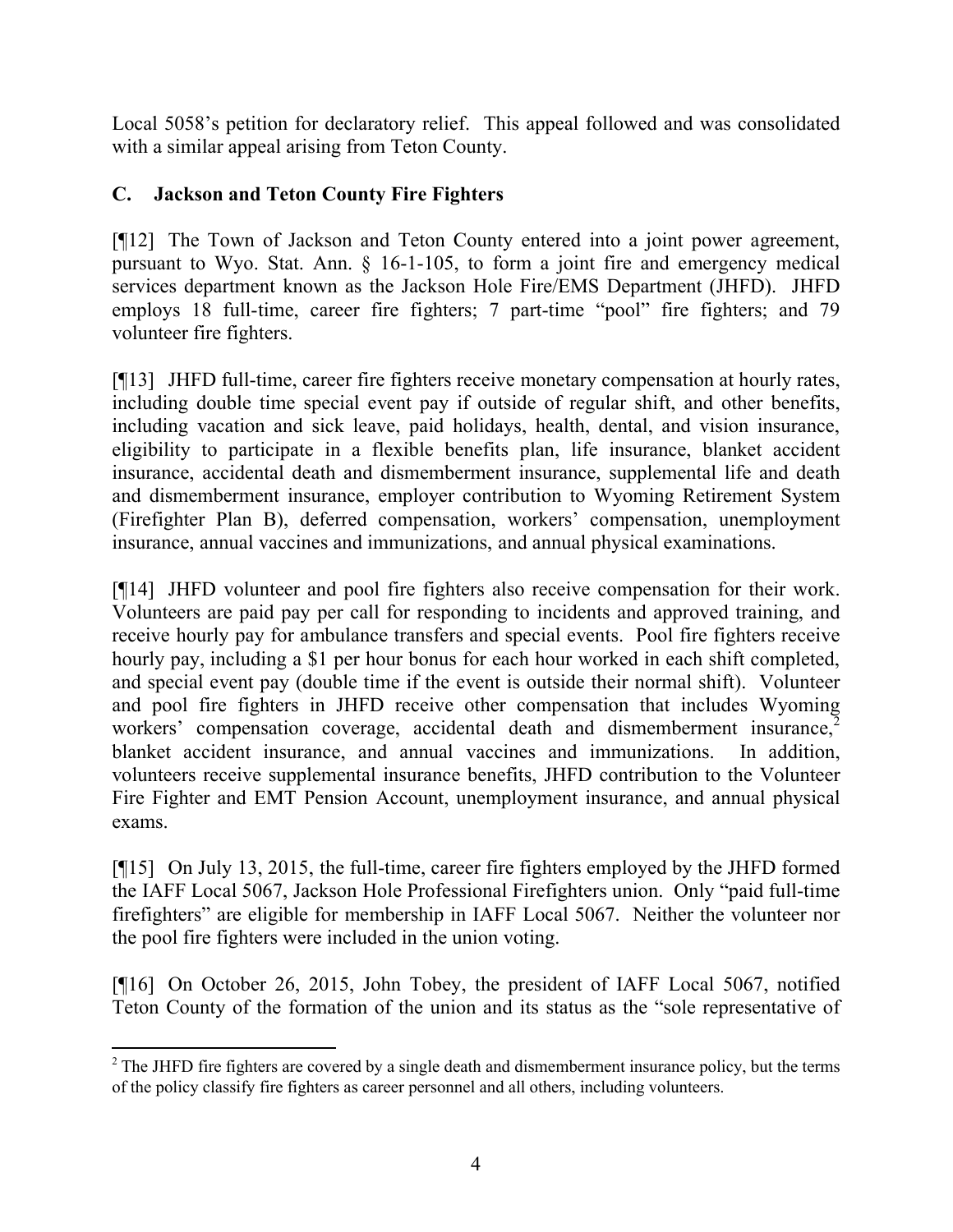the full time firefighters of" the JHFD, and on February 22, 2016, pursuant to Wyo. Stat. Ann. § 27-10-104, IAFF Local 5067 submitted its written request for a meeting to collectively bargain with the Town of Jackson and Teton County. The parties met on February 29, 2016, and during that meeting, IAFF Local 5067 presented a draft collective bargaining agreement. The parties met two more times in March 2016, additional drafts of the collective bargaining agreement were exchanged, and a fourth meeting was scheduled for March 22, 2016.

[¶17] However, on March 20, 2016, an article discussing the Attorney General's opinion and the issues surrounding the recognition of IAFF Local 5058 in Campbell County appeared in the Gillette News Record. After receiving notification of that article, Teton County and the Town of Jackson obtained a copy of the Attorney General's opinion issued in response to the Campbell County Joint Powers Board inquiry. On March 21, 2016, relying upon the Attorney General's opinion, Teton County and the Town of Jackson informed IAFF Local 5067 that they would not recognize the union as the exclusive bargaining agent for the fire fighters and that negotiations would cease. They explained:

> Based on the Wyoming Attorney General's opinion it does not appear that the International Association of Firefighters Local 5067 is the proper entity that is empowered to negotiate on behalf of the firefighters of the Jackson Hole Fire/EMS Department. Wyoming Statute § 27-10-103 states that the organization that shall be the sole and exclusive bargaining agent for all of the members of the department must be selected by a majority of the firefighters. This does not appear to have occurred since only a very small fraction of the total number of firefighters actually were permitted to vote.

[¶18] IAFF Local 5067 filed a Complaint for Declaratory Judgment, asking the court to declare that Teton County and the Town of Jackson were obligated to meet and confer with IAFF Local 5067 for collective bargaining, pursuant to the Act. The parties filed cross-motions for summary judgment, and the district court held that the volunteers and pool fire fighters fall under the statutory definition of "fire fighter," and therefore should have been allowed to participate in the election of the collective bargaining agent. Accordingly, the court ruled IAFF Local 5067 is not the collective bargaining agent for the department and granted summary judgment in favor of the Town of Jackson and Teton County. This appeal followed and has been consolidated with IAFF Local 5058's appeal.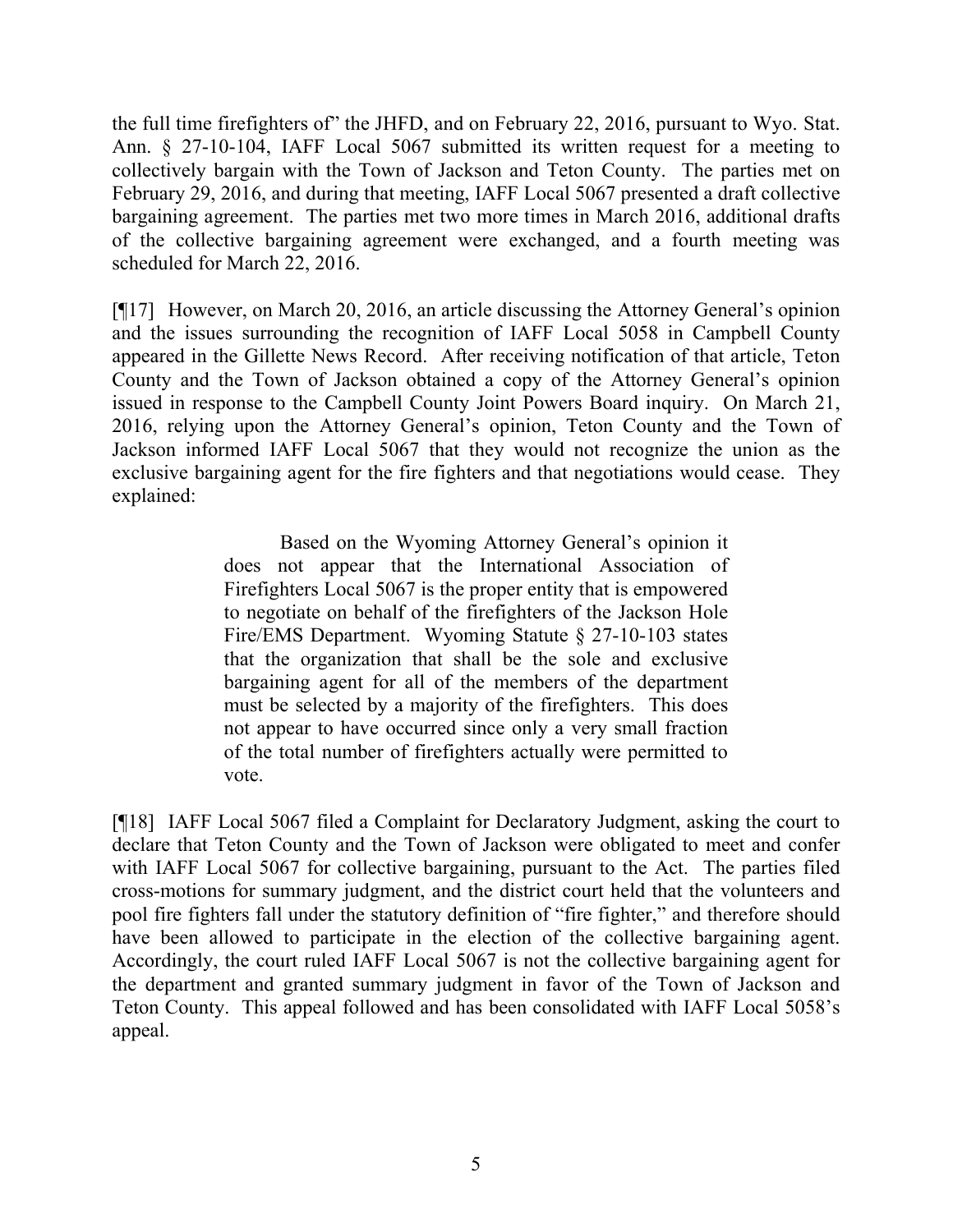### *STANDARD OF REVIEW*

[¶19] We affirm summary judgment decision when there are no genuine issues of material fact and the moving party is entitled to judgment as a matter of law. W.R.C.P. 56(c). "Because summary judgment involves a purely legal determination, we undertake *de novo* review of a trial court's summary judgment decision." *EGW v. First Fed. Sav. Bank of Sheridan*, 2018 WY 25, ¶ 11, 413 P.3d 106, 109 (Wyo. 2018) (citations omitted). "We accord no deference to the district court on issues of law and may affirm the summary judgment on any legal grounds appearing in the record." *Montierth v. Deutsche Bank Nat'l Tr. Co.*, 2018 WY 41, ¶ 6, 415 P.3d 654, 658 (Wyo. 2018) (quoting *Andarko Land Corp. v. Family Tree Corp.*, 2017 WY 24, ¶ 15, 389 P.3d 1218, 1223 (Wyo. 2017)). Further, statutory interpretation is a question of law, which we review de novo. *Adekale v. State*, 2015 WY 30, ¶ 12, 344 P.3d 761, 765 (Wyo. 2015).

#### *DISCUSSION*

[¶20] Resolution of the issue presented in this case requires us to interpret Wyoming's Collective Bargaining for Fire Fighters statutes. Wyo. Stat. Ann. §§ 27-10-101 through 27-10-109. "When we interpret statutes, our goal is to give effect to the intent of the legislature." *Fugle v. Sublette Cty. Sch. Dist. No. 9*, 2015 WY 98, ¶ 8, 353 P.3d 732, 734 (Wyo. 2015) (citations omitted). "[W]e 'attempt to determine the legislature's intent based primarily on the plain and ordinary meaning of the words used in the statute.'" *Id*. at ¶ 8, 353 P.3d at 734 (quoting *Krenning v. Heart Mountain Irrigation Dist.*, 2009 WY 11, ¶ 9, 200 P.3d 774, 778 (Wyo. 2009)). We "construe each statutory provision *in pari materia*, giving effect to every word, clause, and sentence according to their arrangement and connection." *PacifiCorp, Inc. v. Dep't of Revenue*, 2017 WY 106, ¶ 10, 401 P.3d 905, 908 (Wyo. 2017) (quoting *Nicodemus v. Lampert*, 2014 WY 135, ¶ 13, 336 P.3d 671, 674 (Wyo. 2014)). And, when "the words used convey a specific and obvious meaning, we need not go farther and engage in statutory construction." *Id*. at ¶ 10, 401 P.3d at 909 (citation omitted).

[¶21] "[W]e proceed to the next step, which involves applying general principles of statutory construction to the language of the statute in order to construe any ambiguous language to accurately reflect the intent of the legislature" only if we determine the language in the statute to be ambiguous. *In re Estate of Meyer*, 2016 WY 6, ¶ 21, 367 P.3d 629, 636 (Wyo. 2016) (quoting *Powder River Basin Res. Council*, 2014 WY 37, ¶ 19, 320 P.3d 222, 229 (Wyo. 2014).

[¶22] The "Definitions" section of the Act includes the following definition of fire fighter: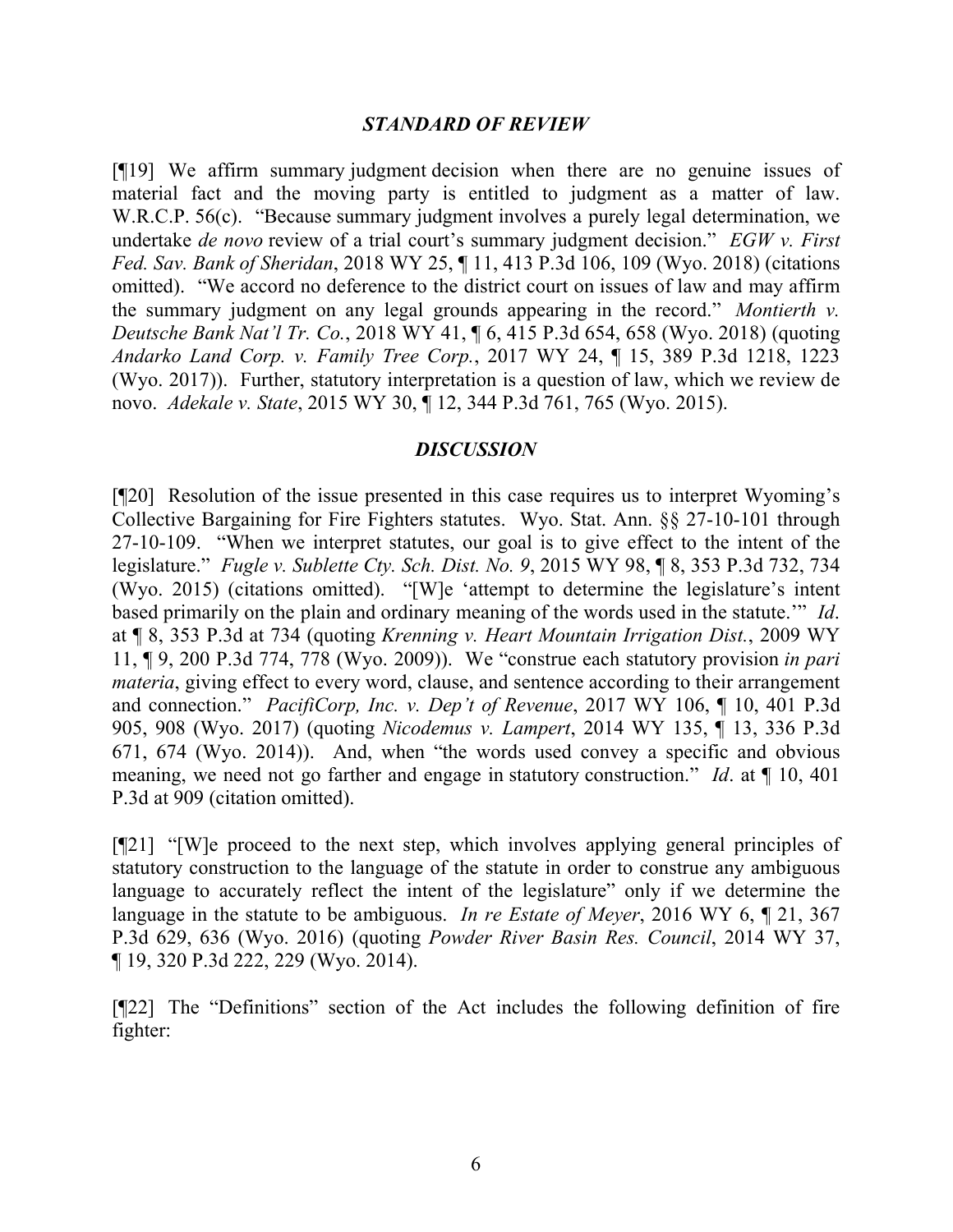(a) As used in this act [§§ 27-10-101 through 27-10- 109] the following terms shall, *unless the context requires a different interpretation*, have the following meanings:

> (i) The term *"fire fighters" shall mean the paid members of any regularly constituted fire department* in any city, town or county within the state[.]

Wyo. Stat. Ann. § 27-10-101(a)(i) (emphasis added).

[¶23] IAFF Local 5058 and IAFF Local 5067 (the Unions) assert essentially the same arguments. They contend that the statutory definition of "fire fighter" is ambiguous on its face because it contains language allowing for differing interpretations of its terms when "context requires a different interpretation." The Unions argue that in this context only full-time, career fire fighters are "fire fighters" entitled by the statutes to collectively bargain. The Campbell County Joint Powers Board, Teton County, and the Town of Jackson argue that the statute is unambiguous and that volunteer and pool fire fighters (in the case of JHFD) are "paid members" of their respective fire departments.

[¶24] We begin by examining the plain language of the statute. The "Definitions" section of the statute defines "fire fighters" as "paid members of any regularly constituted fire department." Wyo. Stat. Ann.  $\S$  27-10-101(a)(i). The parties do not dispute that the CCFD and JHFD are "regularly constituted fire department[s]," nor do they dispute that the volunteer and pool fire fighters are paid.

[¶25] In Campbell County, the volunteer fire fighters are paid on an hourly basis for responding to calls and attending meetings. In addition, they receive many other benefits to compensate them for their work. *See supra* ¶ 8. Similarly, Teton County pays volunteers on an hourly basis when they are on call and provides numerous other benefits as well. *See supra* ¶ 14. Teton County pays pool fire fighters hourly wages, overtime, and other benefits. *See supra* ¶ 14. Thus, CCFD and JHFD volunteer and JHFD pool fire fighters are "paid members" of their respective fire departments.

[¶26] We now turn to the language of the statute that the Unions contend creates ambiguity. The "Definitions" section directs that those definitions of "fire fighter" and "corporate authorities" be applied "unless the context requires a different interpretation." Wyo. Stat. Ann. § 27-10-101(a).<sup>3</sup> The Unions argue that in this context, "fire fighters" can only include full-time, career fire fighters.

 $3$  We have considered the definition of "corporate authorities" contained in the "Definitions" section of the Wyoming Collective Bargaining for Fire Fighters statutes, Wyo. Stat. Ann. § 27-10-101(a)(ii), on several occasions: *Int'l Ass'n of Firefighters Local Union No. 279 v. City of Cheyenne*, 2013 WY 157,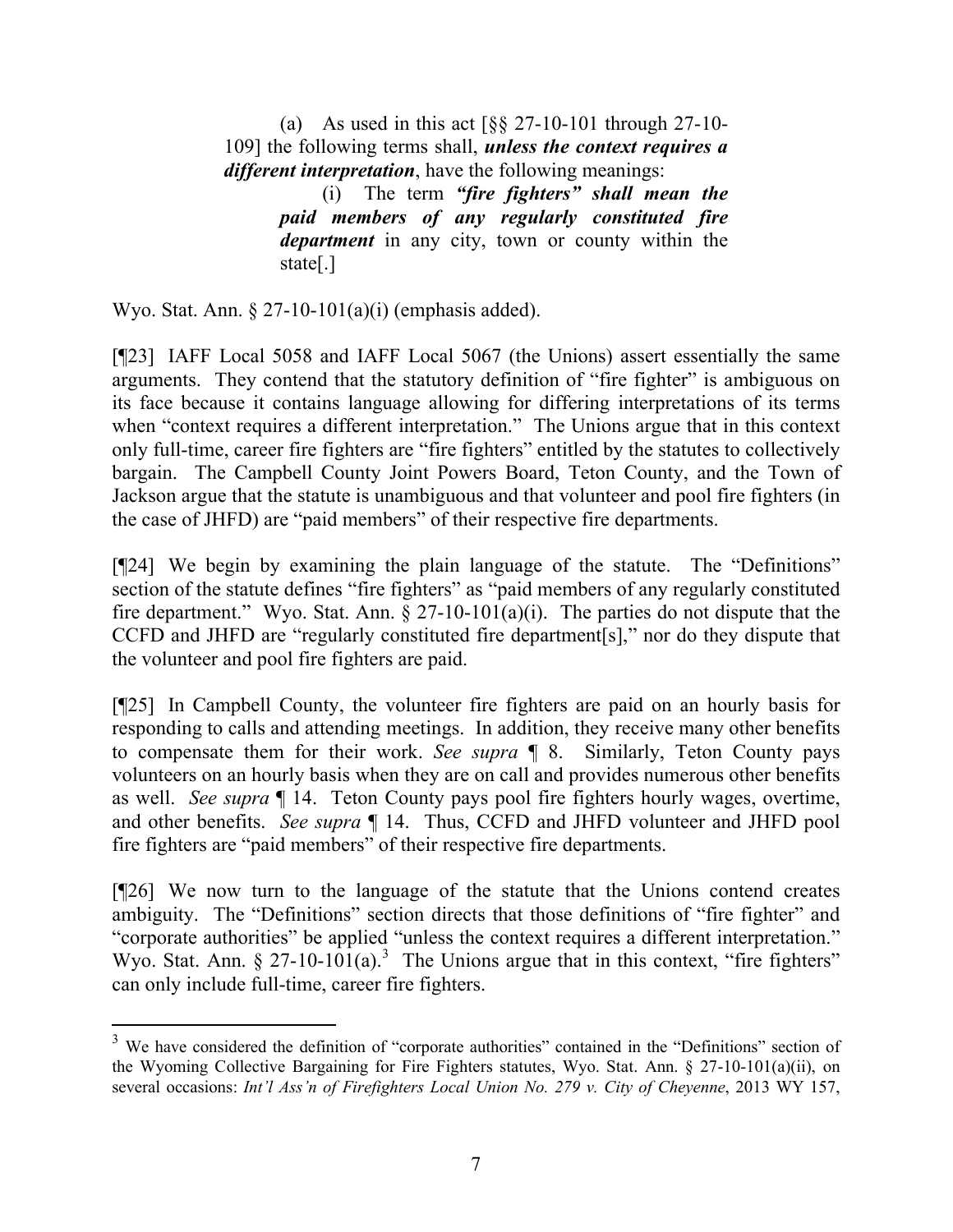[¶27] We agree that the "context" language is odd because examining context is normally something the courts do once an ambiguity is found, not something they do when language of a statute is clear. *See*, *e.g.*, *In re Estate of Meyer*, 2016 WY 6, ¶ 21, 367 P.3d at 636. The "unless the context requires a different interpretation" language is not ambiguous; yet, it functions as a sort of built-in ambiguity in that its plain meaning indicates that the legislature intended the courts to examine the context to determine whether it requires a different definition than the one provided. The legislature provides no guidance regarding how the courts should examine context or even what context is relevant to an application of the definitions.

[¶28] We are mindful of the differing functions of the legislature and the judiciary. *See*, *e.g.*, Wyo. Const. art. 2, § 1; Wyo. Const. art. 3, § 1; *Allred v. Bebout*, 2018 WY 8, ¶ 30, 409 P.3d 260, 268 (Wyo. 2018); *Newport Int'l Univ., Inc. v. State, Dep't of Educ.*, 2008 WY 72, ¶ 22, 186 P.3d 382, 388 (Wyo. 2008). "The function of courts is confined to questions of law and not questions of policy." 1 Norman J. Singer & J.D. Shambie Singer, *Statutes and Statutory Construction* § 2:5 (7th ed., Nov. 2017 update). Courts "may not substitute their independent judgment concerning what the law should be for that of the responsible legislative body." *Id*. Further, "the doctrine of separation of powers does not permit a legislature to abdicate its function to the judiciary by passing

Mandatory statutes must be obeyed, and courts have no right to make law contrary to that prescribed by the legislature. [*Thomson*] *v. Wyoming In-Stream Flow Committee*, [] 651 P.2d 778, 787 ([Wyo.] 1982). Courts will not usurp or encroach upon the legislative function. *Kennedy v. State*, 559 P.2d 1014 (Wyo. 1977); *Oroz v. Hayes*, [] 598 P.2d 432 ([Wyo.] 1979).

713 P.2d at 1190.

 ¶ 10, 316 P.3d 1162, 1166 (Wyo. 2013); *City of Casper v. Int'l Ass'n of Firefighters, Local 904*, 713 P.2d 1187, 1190 (Wyo. 1986); and *Nation v. State ex rel. Fire Fighters Local 279, I.A.F.F.*, 518 P.2d 931, 932 (Wyo. 1974). In all three cases, the governmental entity contracting with the fire fighters attempted to designate a group to bargain on its behalf with the union. This Court applied the language of the statute and concluded that the bargaining entity must meet the requirements of the definition that it be the entity in the government "whose duty . . . it is to establish wages," *see City of Cheyenne*, ¶ 10, 316 P.3d at 1166, and that it be elected or appointed in some mode by which the inhabitants of the city, town, or county, have given their consent. *Id*. at ¶ 12, 316 P.3d at 1166-67; *Nation*, 518 P.2d at 933. Interestingly, even though it could have been argued that the context required otherwise (for example, efficiencies in negotiation, expertise on the subject, etc.), none of those cases considered the "unless the context requires a different interpretation" clause. In *City of Casper*, the Court characterized the definition statute as "mandatory," stating: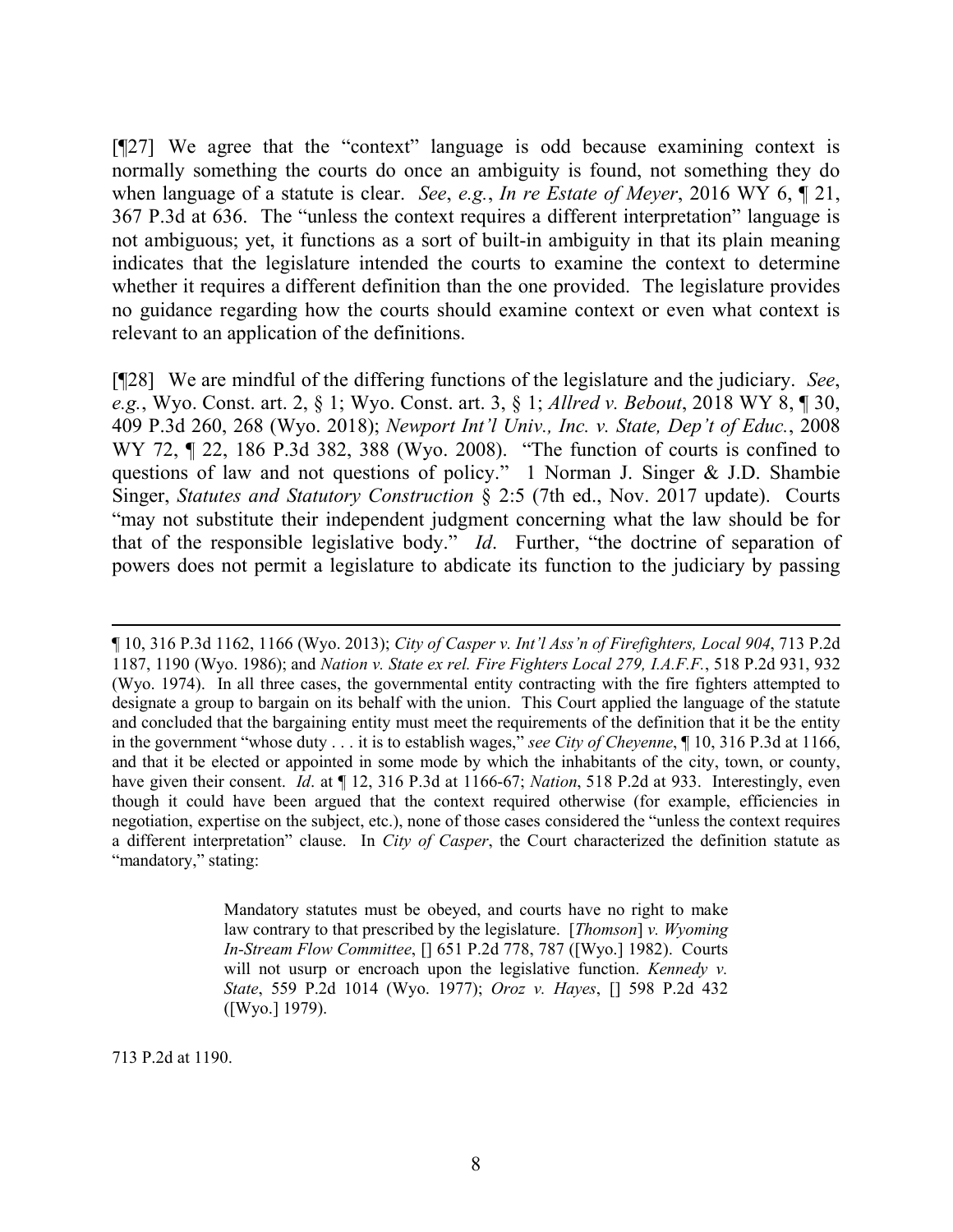statutes which operate at the discretion of the courts, or under which courts are allowed to determine conditions in which the statute will be enforced." 1 Singer, *supra*, § 4:6.

> "The delegation of legislative power is an old concern, older than the Constitution or even than the separation-ofpowers principle." Peter H. Aranson et al., *A Theory of Legislative Delegation*, 68 Cornell L.Rev. 1, 4 (1982). In 1690, John Locke articulated the rationale for restrictions on delegation of legislative power, arguing that the people had appointed the "power of making laws" solely to the legislature and therefore the legislature cannot "transfer their authority of making laws and place it in other hands." John Locke, Second Treatise of Government ch. XI, § 141 (1960) (as edited by C.B. McPherson, Hackett Publishing Co., Inc. 1980). Restraint on delegation of lawmaking power is "rooted in the principle of separation of powers that underlies our tripartite system of Government." *Mistretta v. United States*, 488 U.S. 361, 371, 109 S.Ct. 647, 654, 102 L.Ed.2d 714 (1989). "Congress is not permitted to abdicate or to transfer to others the essential legislative functions with which it is thus vested." *A.L.A. Schechter Poultry Corp. v. United States*, 295 U.S. 495, 529, 55 S.Ct. 837, 843, 79 L.Ed. 1570 (1935). Likewise, Article 3, § 1 of the Wyoming Constitution vests legislative power in the State's legislature. *Bulova Watch Co. v. Zale Jewelry Co. of Cheyenne*, 371 P.2d 409, 418 (Wyo.1962).

*Newport Int'l Univ.*, 2008 WY 72, ¶ 22, 186 P.3d at 388.

[¶29] No party has contended that the legislature violated the separation of powers doctrine by delegating policymaking authority to the courts when it defined "fire fighters" as "paid members of any regularly constituted fire department" "unless the context requires a different interpretation" in Wyo. Stat. Ann.  $\S 27-10-101(a)(i)$ , and we assume it did not intend to do so. *See Kordus v. Montes*, 2014 WY 146, ¶ 6, 337 P.3d 1138, 1139 (Wyo. 2014) (we presume statutes to be constitutional and resolve any doubt in favor of constitutionality); *Krenning*, 2009 WY 11, ¶ 33, 200 P.3d at 784 (we presume statutes to be constitutional). At the same time, we must pay due regard to the constraints of the separation of powers doctrine. We therefore construe the "context" language narrowly, and not as an improper invitation to this Court to establish policy regarding who may and may not unionize based upon language that is absent from the statute.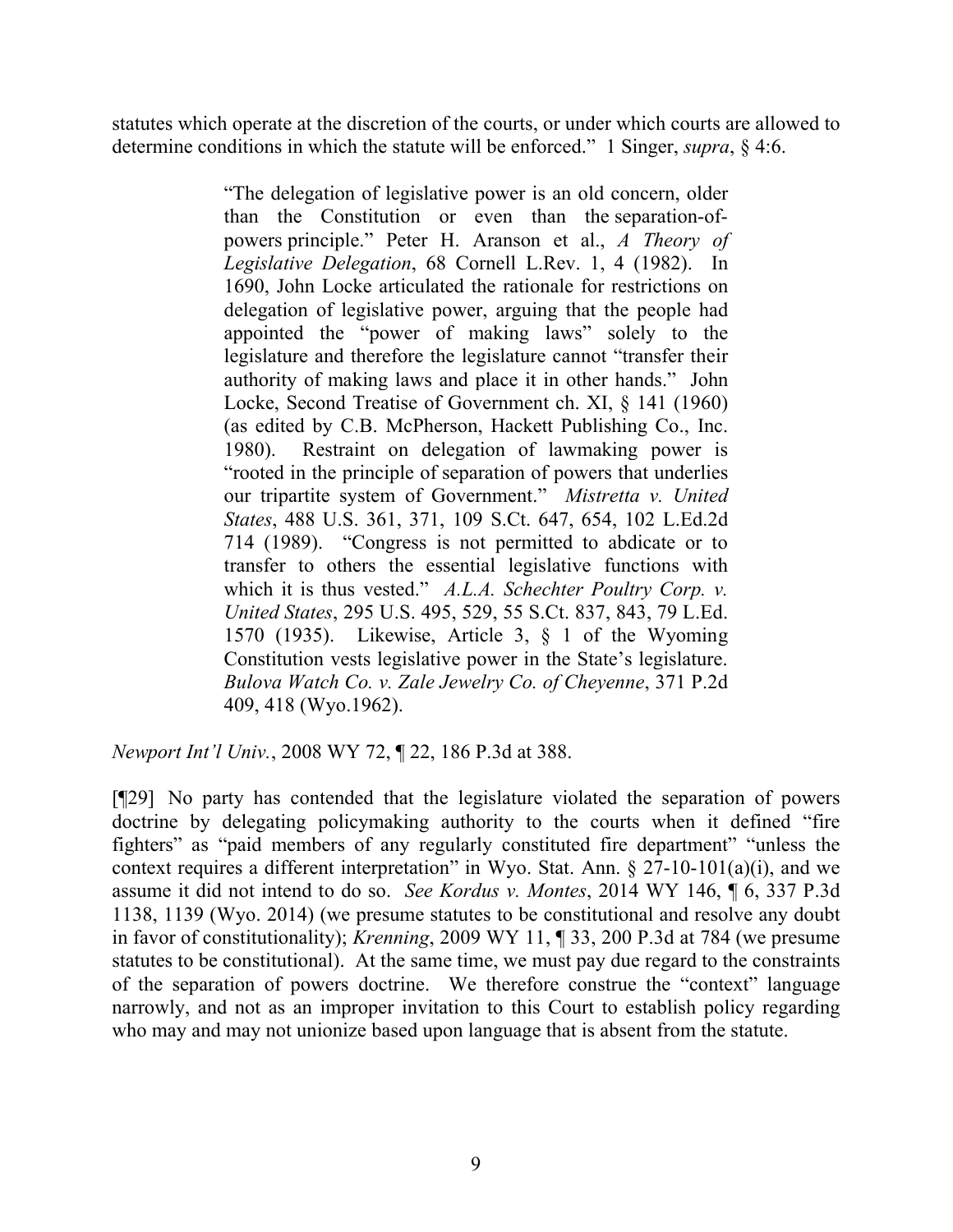## [¶30] In addition,

[c]ourts strictly construe exceptions to statutes, and those who claim the benefit of an exception have the burden of proving that they come within the limited class for whose benefit the exception was established. As a general rule, when statutory exceptions are plainly expressed, courts do not add exceptions or exclusions beyond those explicitly provided by the legislature.

3B Singer, *supra*, § 75:6. We therefore find no basis to depart from the plain meaning of the statutory definition of "fire fighters."

[¶31] Even if we were to consider the context beyond that of the statutory framework and the legislature's stated policy, the "context" of the pending cases does not "require" a conclusion that only full-time, career fire fighters can collectively bargain. The Unions claim that an interpretation of the statute that includes volunteers as fire fighters who can collectively bargain in the same unit as full-time, career fire fighters would disregard the discrepancy in interests between the full-time and volunteer members of their departments. However, the record belies this contention and illustrates that the full-time and volunteer fire fighters have numerous common interests. Mr. Borgialli, president of IAFF Local 5058, set forth the reason for unionizing in Campbell County in an email to the president of Federated Fire Fighters of Wyoming:

> The points we would like to stay away from is pay, insurance and benefits. Our reason for joining the union at this point is Staffing, Safety, Job Security/Protection, Due Process, and Communication. We do not wish to drive a wedge between career and volunteer staff. We look forward to building a relationship with them and continue to move the fire department in a positive, forward direction.

Staffing, safety, and communication are all topics that apply to both full-time, career fire fighters and volunteer fire fighters. Similarly, according to Mr. Tobey, president of IAFF Local 5067, the intent of the proposed collective bargaining agreement in Teton County was to "ensure public safety, firefighter safety, and utilize best practices for the operation of the department." He also asserted that "equitable working conditions" was another concern of IAFF Local 5067. Again, these topics are of concern to all fire fighters, not just full-time, career fire fighters. Thus, we cannot conclude that the interests of the fulltime and volunteer fire fighters provide a "context" that "requires a different interpretation."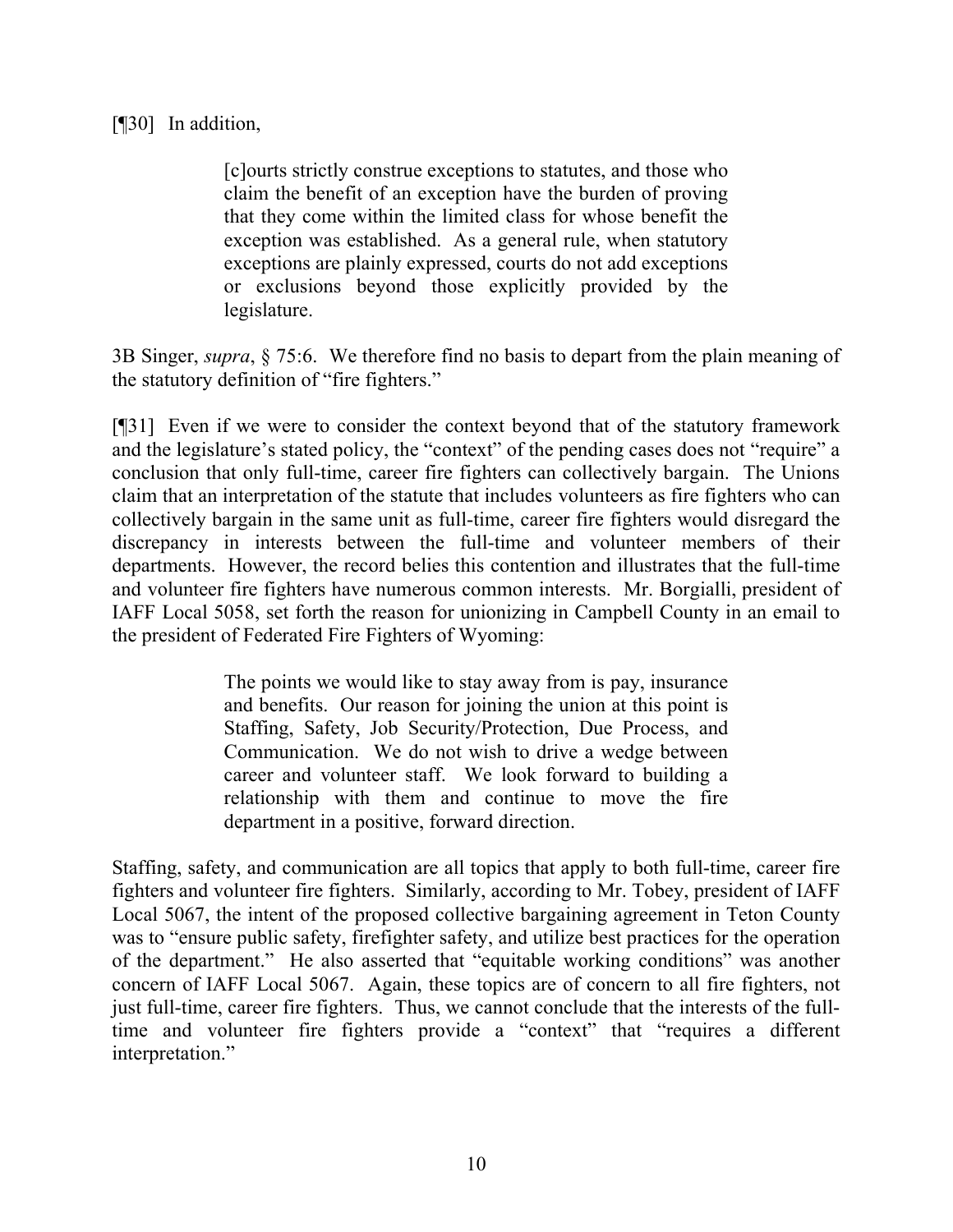[¶32] The Unions also contend that in our examination of "context," we should look to other states' laws regarding collective bargaining for fire fighters. They argue that because other states such as Utah, Oklahoma, Rhode Island, and Colorado specify that only full-time or permanent members of any fire department are considered "fire fighters" for collective bargaining purposes,  $\frac{4}{3}$  we should likewise conclude that our legislature meant to exclude volunteers from collective bargaining. Those other states' statutes, however, expressly define "fire fighters" as either "permanent" or "full time" employees of their fire departments.

[¶33] In contrast, our statute contains no such language. We will not add that language in the guise of statutory interpretation. "This Court is not at liberty to add words to a statute that the legislature chose to omit." *Wyodak Res. Dev. Corp. v. Wyo. Dep't of Revenue*, 2017 WY 6, ¶ 31, 387 P.3d 725, 733 (Wyo. 2017); *see also MF v. State*, 2013 WY 104, ¶ 11, 308 P.3d 854, 858 (Wyo. 2013) ("[W]e will not supply missing terms or expand a statute's meaning beyond its plain language."). "The omission of words from a statute must be considered intentional on the part of the legislature. Words may not be supplied in a statute where the statute is intelligible without the addition of the alleged omission." *In re Adoption of Voss*, 550 P.2d 481, 485 (Wyo. 1976) (internal citations omitted).

[¶34] Finally, we do not disregard our other principles of statutory construction. One of those principles is that we read statutes "*in pari materia*, giving effect to every word, clause, and sentence according to their arrangement and connection." *PacifiCorp*, 2017 WY 106,  $\P$  10, 401 P.3d at 908 (citations omitted). We "consider all statutes relating to the same subject or having the same general purpose and strive to interpret them harmoniously." *Id*. (quoting *Nicodemus*, 2014 WY 135, ¶ 13, 336 P.3d at 674). And, we "will not interpret a statute in a way that renders any portion meaningless or in a manner producing absurd results." *City of Casper v. Holloway*, 2015 WY 93, ¶ 20, 354 P.3d 65, 71 (Wyo. 2015) (citation omitted).

[¶35] The Unions argue that language in Wyo. Stat. Ann. § 27-10-102, stating that fire fighters "shall have the right to bargain collectively . . . and to be represented by a

<sup>&</sup>lt;sup>4</sup> See Utah Code Ann. § 34-20a-2 (1995) (defining "fire fighters" as "the full-time, salaried, members of any regularly constituted fire department"); 11 Okl. Stat. Ann. § 51-102 (1978) (defining "fire fighters" as "the permanent paid members of any fire department"); R.I. Gen. Laws § 28-9.1-3(2) (2018) ("'Fire fighter' means the permanent uniformed members, rescue service personnel of any city or town, emergency medical services personnel of any city or town, any fire dispatchers of any city or town, and all employees with the exception of fire chiefs of any paid fire department in any city or town within the state."); Colo. Rev. Stat. Ann. § 29-5-203(10) (2018) ("'Firefighter' means an employee of a public employer whose primary duties are directly involved with the provision of fire protection or firefighting services. 'Firefighter' does not include clerical personnel or volunteer firefighters as defined [elsewhere in the statutes].").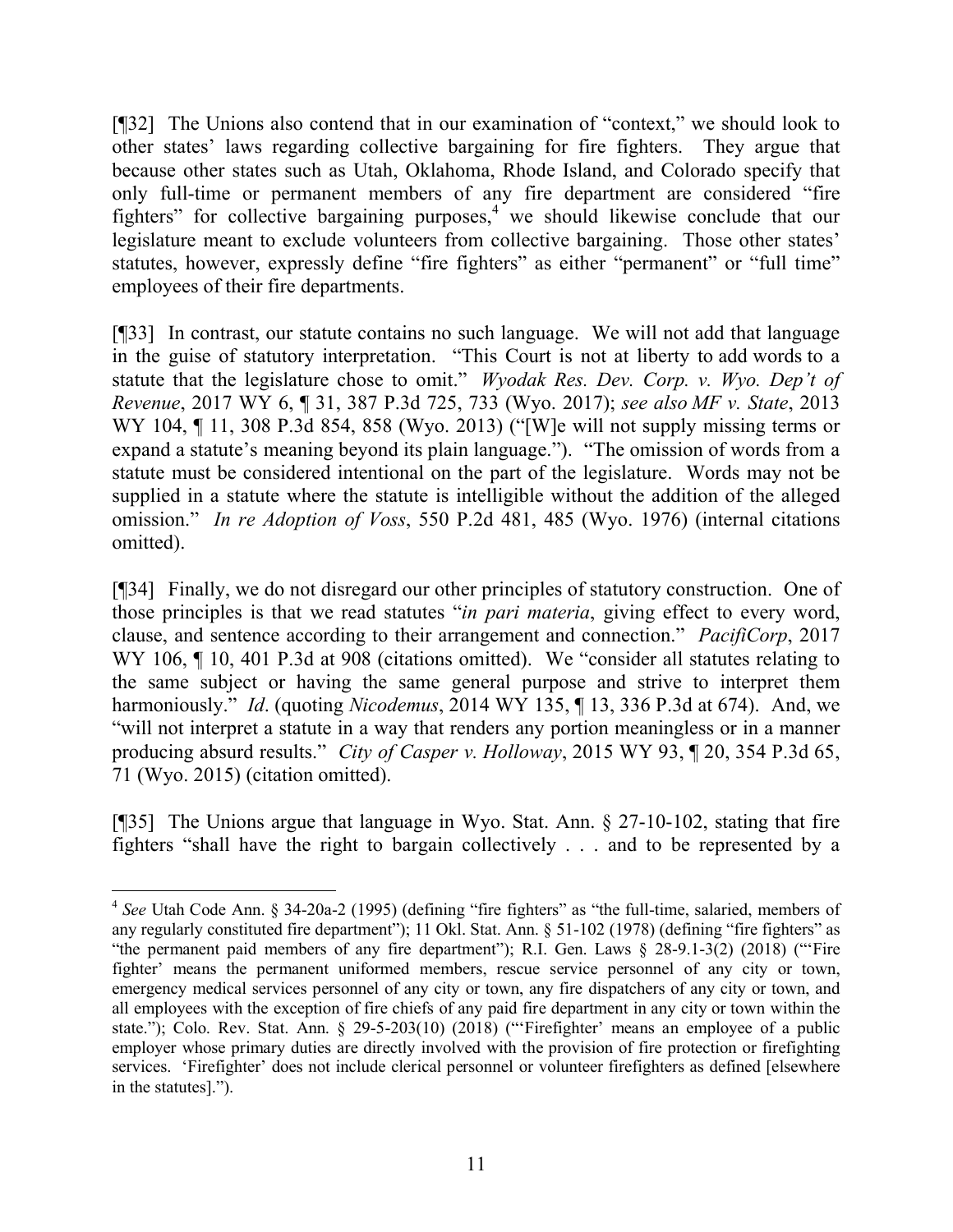bargaining agent in such collective bargaining as to wages, rates of pay, working conditions and all other terms and conditions of employment," when read with the definition of fire fighter, means that only employees can collectively bargain. The Unions contend that volunteer fire fighters are not employees and thus to conclude that "the term 'fire fighters' includes volunteers . . . would render meaningless the remainder of the collective bargaining law." We are not convinced, however, that volunteer and pool fire fighters of Campbell and Teton counties are not employees, at least for the purposes of collective bargaining: they receive monetary and other compensation for the work they perform for their respective departments. *See Tony & Susan Alamo Found. v. Sec'y of Labor*, 471 U.S. 290, 300-02 (1953) (those who work for compensation are "employees" within the meaning of the FLSA [Fair Labor Standards Act], even though they may view themselves as "volunteers" and even though they receive compensation in the form of benefits rather than cash); *Mendel v. City of Gibraltar*, 727 F.3d 565, 571 (6th Cir. 2013) (hourly compensation paid to volunteer fire fighters was "compensation" under FLSA, did not qualify as a nominal fee, and rendered the fire fighters employees under the FLSA). We are also not convinced that a reading of the statutes requires the conclusion that only "employees" may collectively bargain.

[¶36] Wyo. Stat. Ann. § 27-10-103 states that the union formed by the fire fighters to bargain is the "sole and exclusive" bargaining agent for the department:

> The organization selected by the majority of the fire fighters in any city, town, or county shall be recognized as the *sole and exclusive bargaining agent for all members of the department*, unless and until recognition of such bargaining agent is withdrawn by vote of a majority of the fire fighters.

(Emphasis added.) When we read § 27-10-101 (defining "fire fighters"), § 27-10-102 (granting fire fighters the right to bargain collectively), and § 27-10-103 (union is sole and exclusive bargaining agent) together, we conclude that the legislature intended all members of the department to be represented by the collective bargaining agent. There is no dispute that volunteer (and pool) fire fighters are members of their respective departments. If we were to conclude that "context" required only full-time, career fire fighters to have the right to bargain, then other members of the department, namely volunteers and pool fire fighters, would be left unrepresented. That conclusion would render the language in § 27-10-103, establishing the collective bargaining agent as the "sole and exclusive agent for *all* members of the department," meaningless.

[¶37] The Unions also argue that we must read the Collective Bargaining for Fire Fighters Act together with the Volunteer Firefighter and EMT Pension Account statutes, Wyo. Stat. Ann. §§ 35-9-616 through 35-9-628 (LexisNexis 2017), to determine the definition of "fire fighter" in the collective bargaining statutes and to conclude that the definition excludes volunteers. The pension account statutes distinguish between career